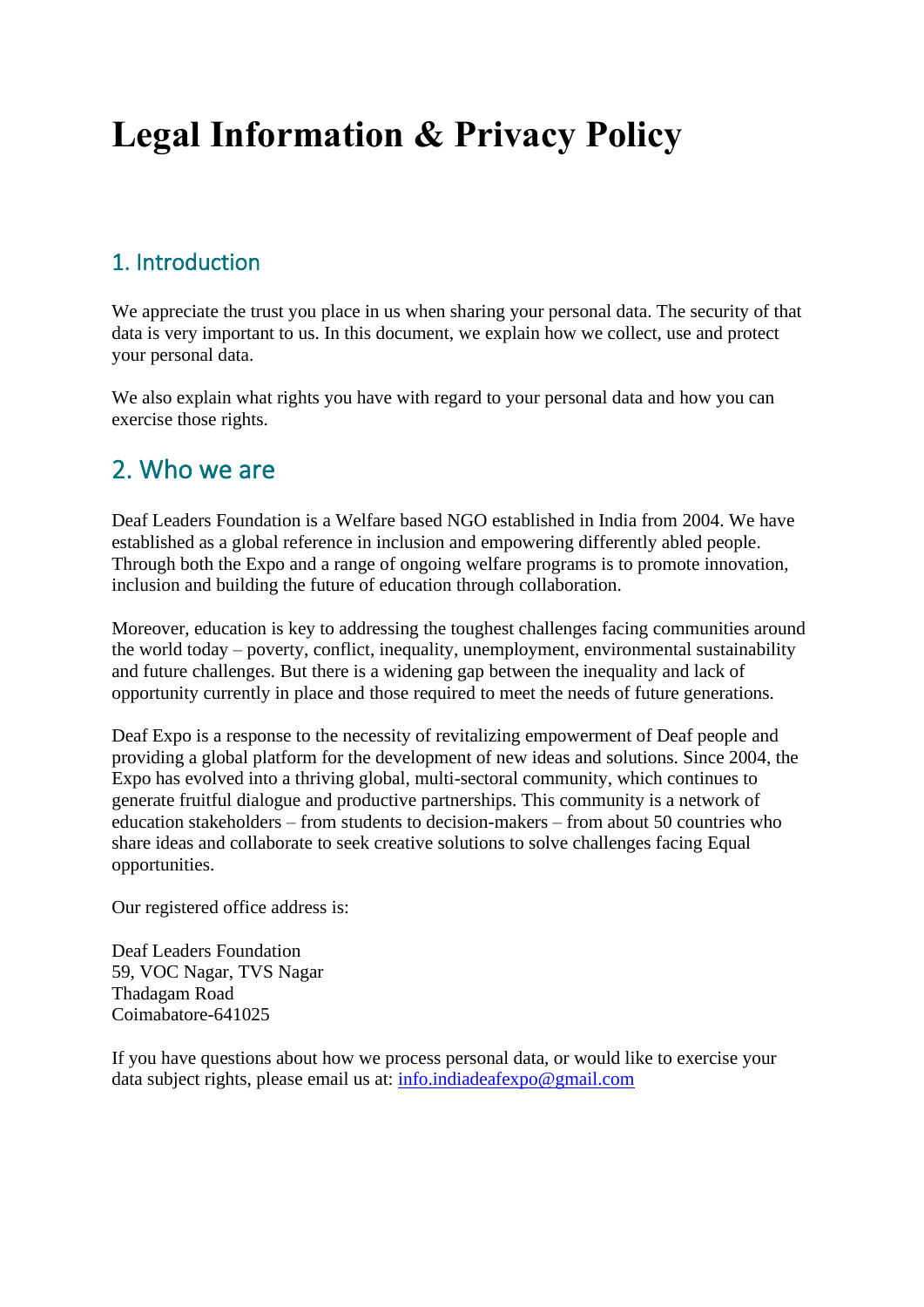## 3. Collection of personal data

We collect personal data from you for one or more of the following purposes:

- 1. To provide you with information that you have requested or that we think may be relevant to a subject in which you have demonstrated an interest.
- 2. To initiate and complete commercial transactions with you, or the entity that you represent, for the purchase of services.
- 3. To enable your participation to any event organised by our organisation, be it online or physical
- 4. To ensure the security and safe operation of our websites and underlying business infrastructure.
- 5. To manage any communication between you and us.

The table in section 5 below provides more detail about the data that we collect for each of these purposes, the lawful basis for doing so, and the period for which we will retain each type of data.

#### **Technical information**

In addition, to ensure that each visitor to any of our websites can use and navigate the site effectively, we collect the following:

- Technical information, including the IP (Internet Protocol) address used to connect your device to the Internet.
- Your login information, browser type and version, time zone setting, browser plugin types and versions.
- Operating system and platform.
- Information about your visit, including the URL (Uniform Resource Locator) clickstream to, through and from our site.

From time to time we may use technologies, such as tracking pixels (also called  $1\times1$  pixels or pixel tags), to collect the above information from your interaction with emails we send you. This enables us to focus our marketing to your needs, leading to more relevant emails to our subscribers. It also helps us to identify subscribers that are not engaged with our marketing emails, enabling us to remove them from our send lists.

Our cookies policy, which can be viewed from the homepage of each of our websites, describes in detail how we use cookies.

In section 8 below, we identify your rights in respect of the personal data that we collect and describe how you can exercise those rights.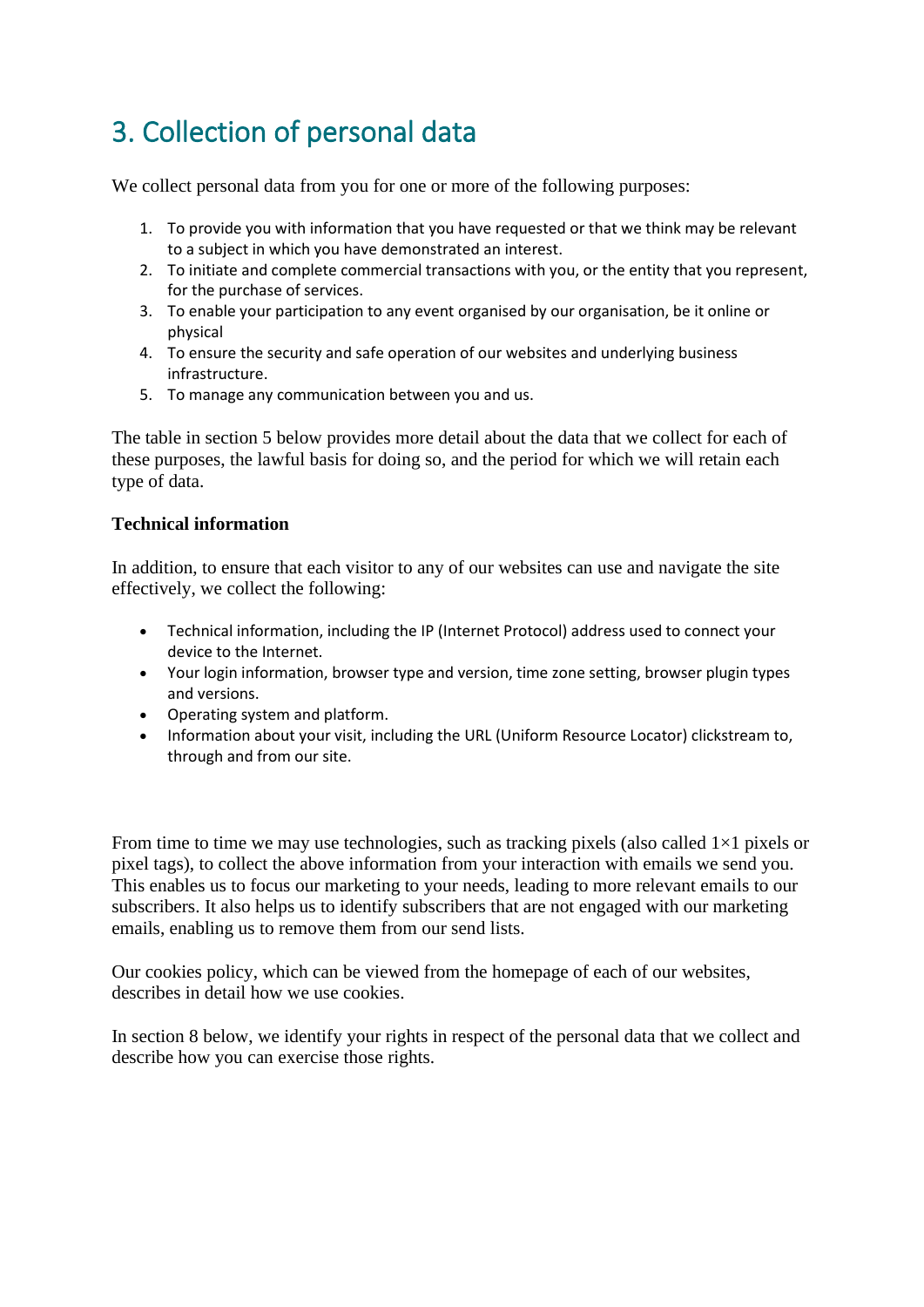#### 5. Lawful basis for the processing of personal data

The table below describes the forms of personal data we collect and the lawful basis for processing this data. The organisation of our business architecture, accounting and systems infrastructure and compliance means that all personal data is processed on common, groupwide platforms. We have processes in place to make sure that only those people in our organisation who need to access your data can do so. A number of data elements are collected for multiple purposes, as the table below shows. Some data may be shared with third parties; where this happens, this is also identified below.

When we process on the lawful basis of legitimate interest, we apply the following tests to determine whether it is appropriate:

**The purpose test** – is there a legitimate interest behind the processing?

**Necessity test** – is the processing necessary for that purpose?

**Balancing test** – is the legitimate interest overridden, or not, by the individual's interests, rights or freedoms?

## Your rights as a data subject

[Deaf](about:blank) Expo or the host Organization use the information supplied in the 'Contact us' section below. To process your request, we will ask you to provide two valid forms of identification for verification purposes. Your rights are as follows:

#### • **The right to be informed**

As a data controller, we are obliged to provide clear and transparent information about our data processing activities. This is provided by this privacy notice and any related communications we may send you.

#### • **The right of access**

You may request a copy of the personal data we hold about you free of charge. Once we have verified your identity and, if relevant, the authority of any third-party requestor, we will provide access to the personal data we hold about you as well as the following information:

- a. The purposes of the processing
- b. The categories of personal data concerned
- c. The recipients to whom the personal data has been disclosed
- d. The retention period or envisioned retention period for that personal data
- e. When personal data has been collected from a third party, the source of the personal data
- If there are exceptional circumstances that mean we can refuse to provide the information, we will explain them. If requests are frivolous or vexatious, we reserve the right to refuse them. If answering requests is likely to require additional time or occasions unreasonable expense (which you may have to meet), we will inform you.